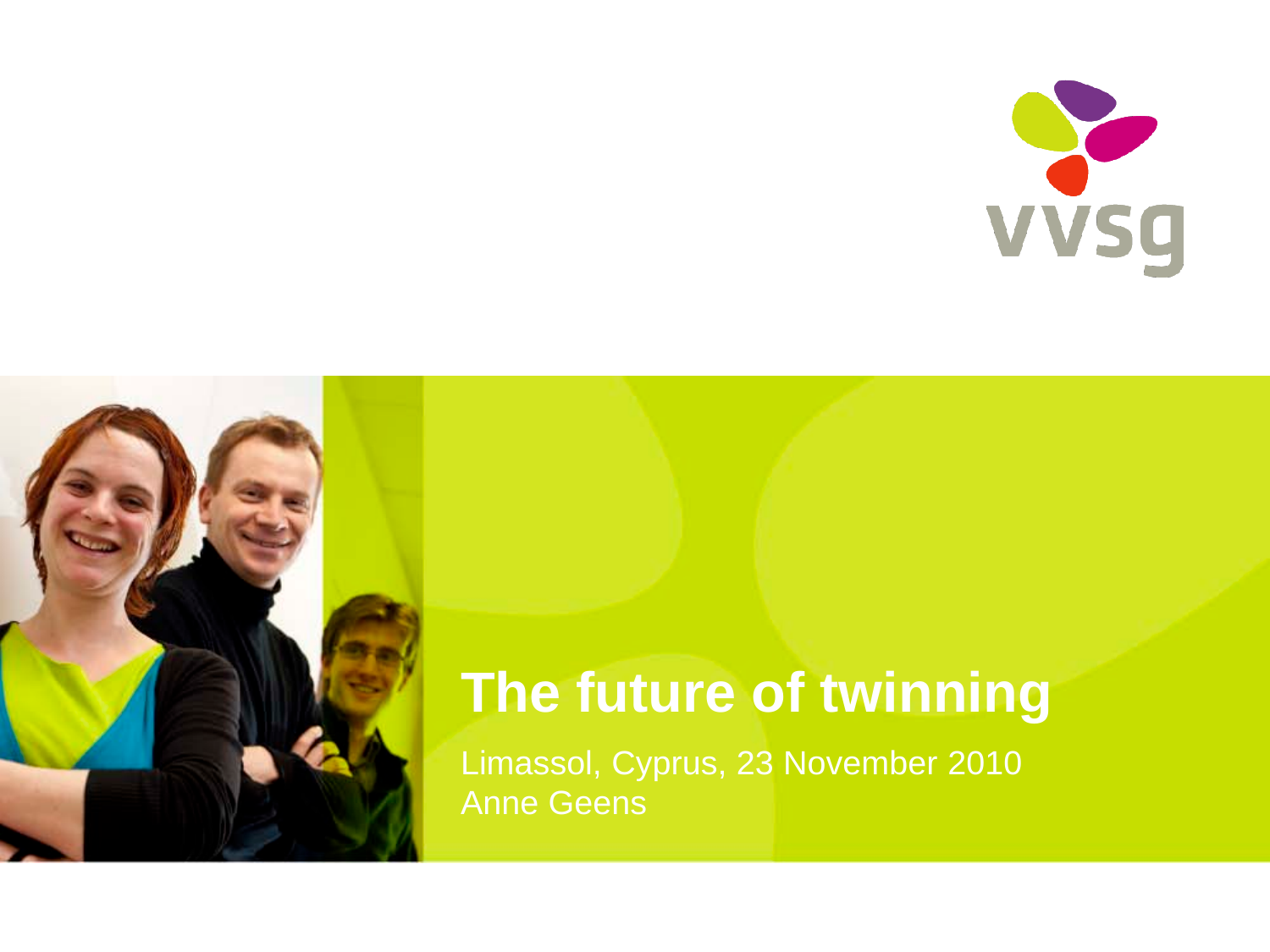## **1. Modernising town twinning actions in current programme**



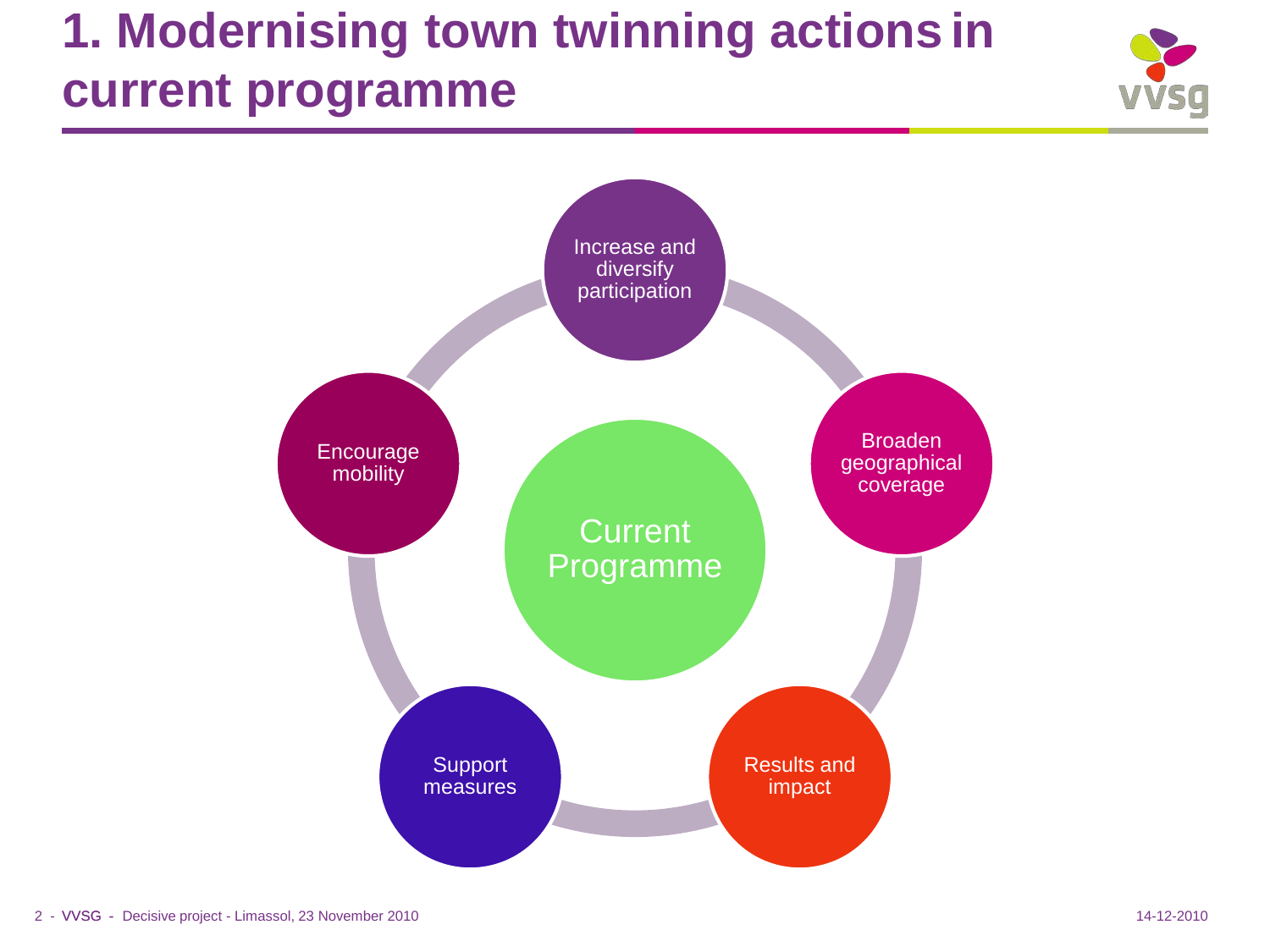

**2.1. Consultation meeting 22 June 2010**

**2.2. Online consultation**

**2.3 Full impact assessment**

**2.4. Proposal new programme 2014-2020**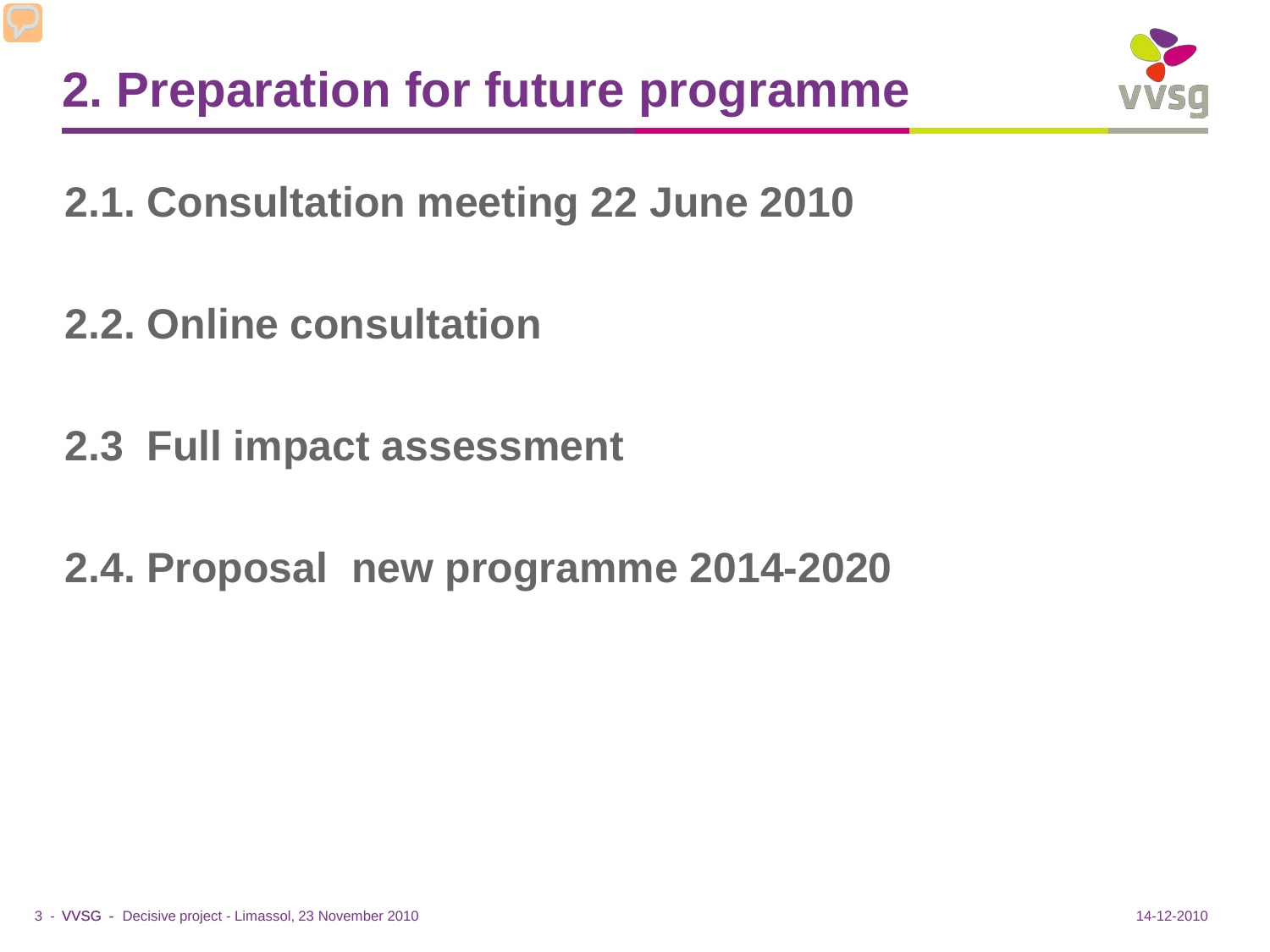

## **Consultation meeting 22 June 2010**

#### Envision the future programme as of 2014

Identify together its possible mission/purpose, key areas and actions to fulfil its mission/purpose

To build more synergies between the stakeholders of the current programme (ie. NGO's, civil society and town twinning)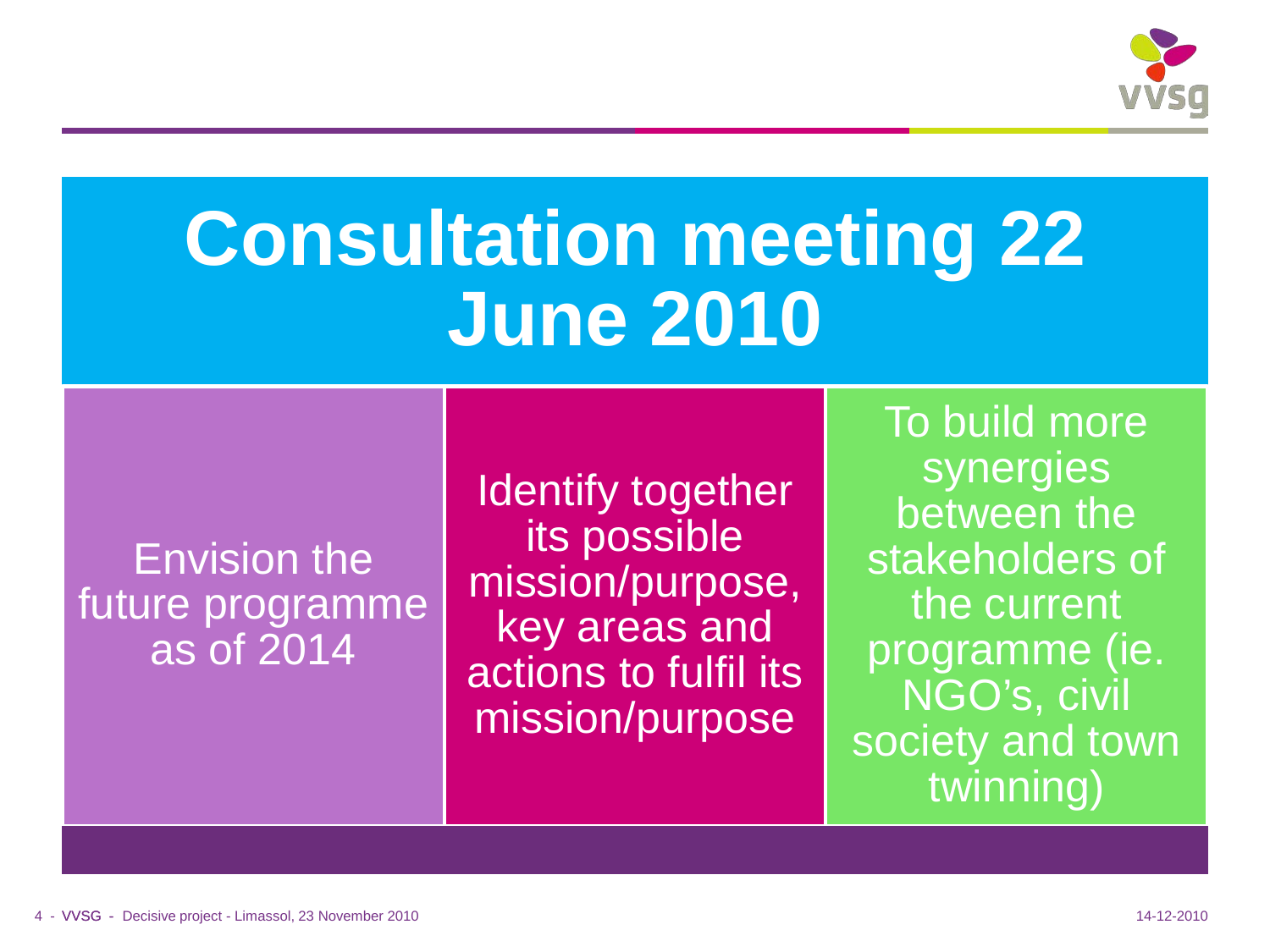

Purpose:

- Collect the views of all stakeholders, potential beneficiaries and interested third parties about the general objectives, delivery mechanism, themes and financial issues for the next programme
- [http://ec.europa.eu/yourvoice/ipm/forms/dispatch?form=Pr](http://ec.europa.eu/yourvoice/ipm/forms/dispatch?form=Programme&lang=en) [ogramme&lang=en](http://ec.europa.eu/yourvoice/ipm/forms/dispatch?form=Programme&lang=en)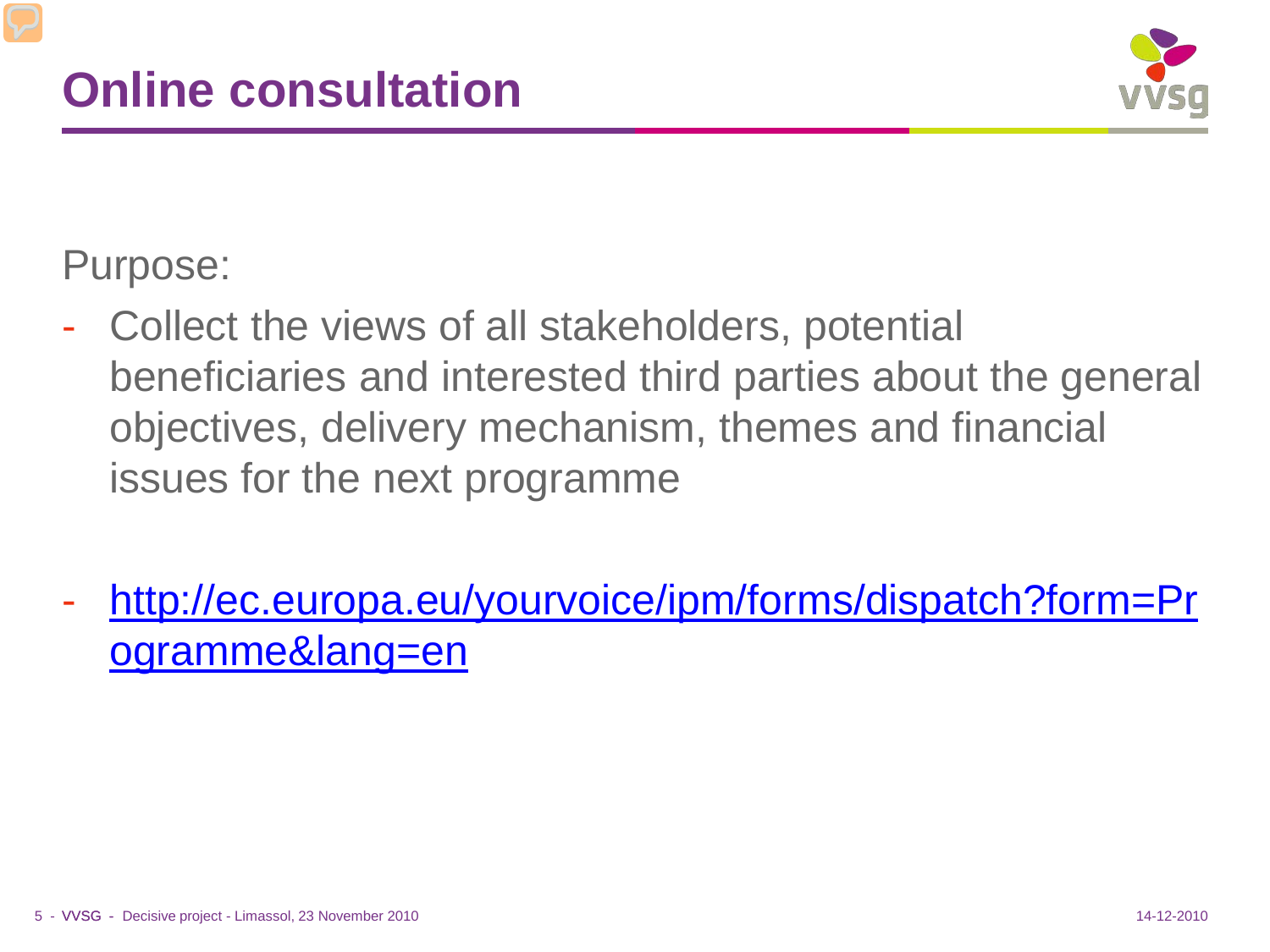### **3. The new programme 2014 - 2020**



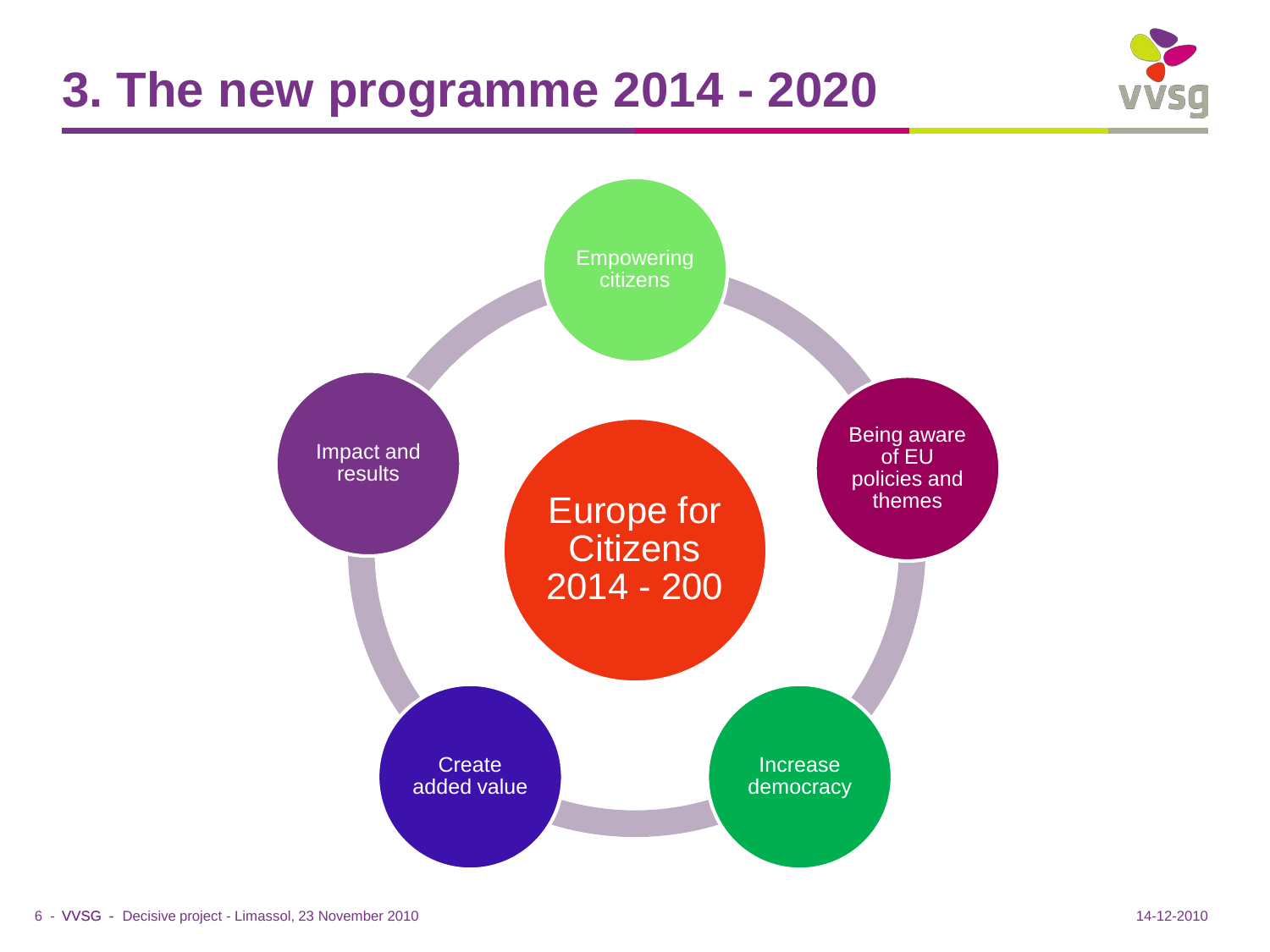## **4. Twinning Conference Rybnik, Poland**



22 – 24 september 2011

- Programme to be defined
- Open to all stakeholders
- Under the auspices of the Polish Presidency of the EU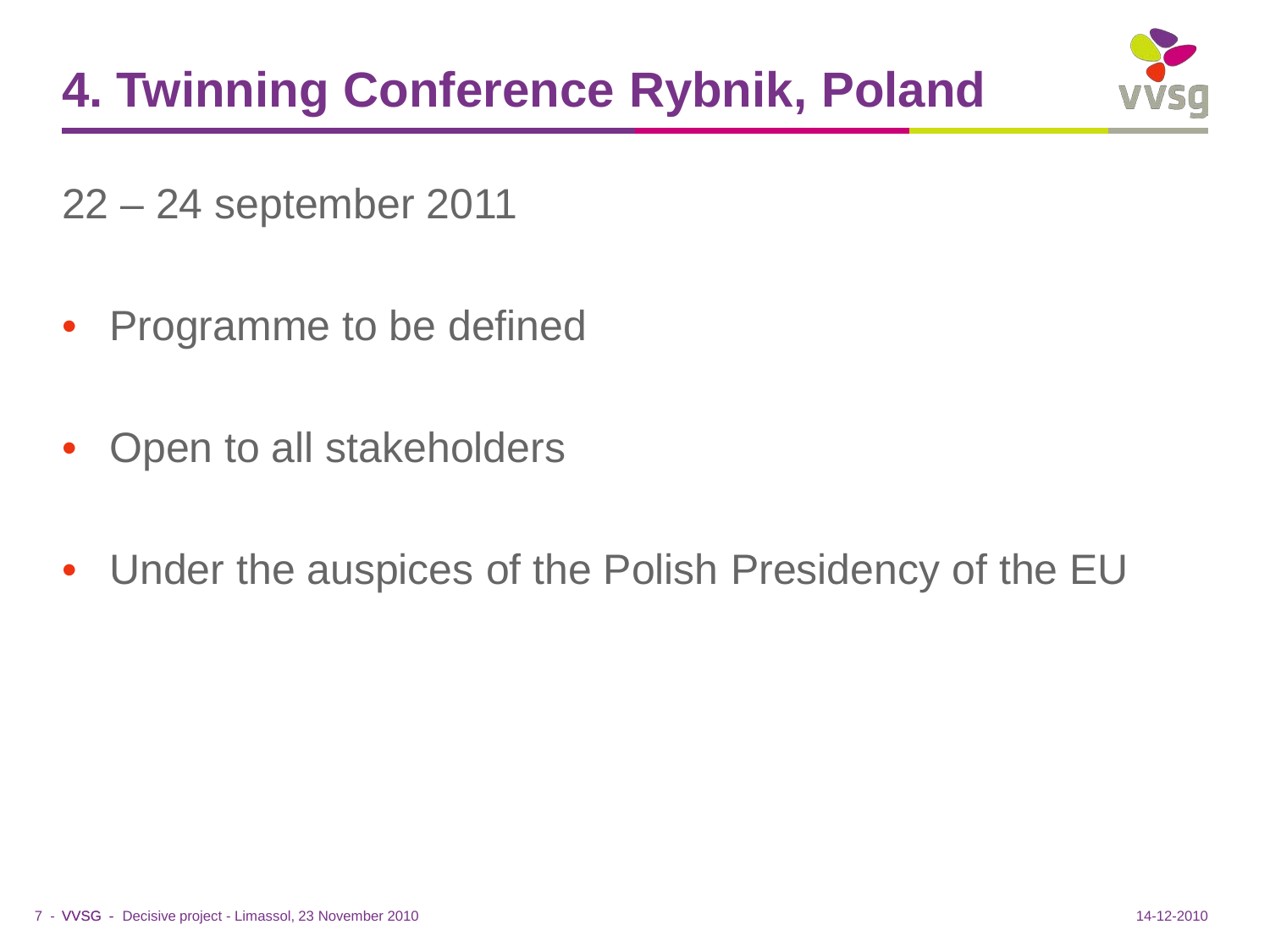

*A name, a tale, a land and a dream, A place full of people who seek their peaceful theme. With music passing frontiers for all, O Europe, the melody that binds us all. Pearl white winters healing time, Hear our music, summers will prime! O Europe, o Europe, a song for us all. From here to there, for small and tall. Longing for harmony that binds us all. Happiness will ever prolong, every man will sing along: O Europe, o Europe, a song for us all. For People search and answer the call, Europe, the melody that binds us all.*